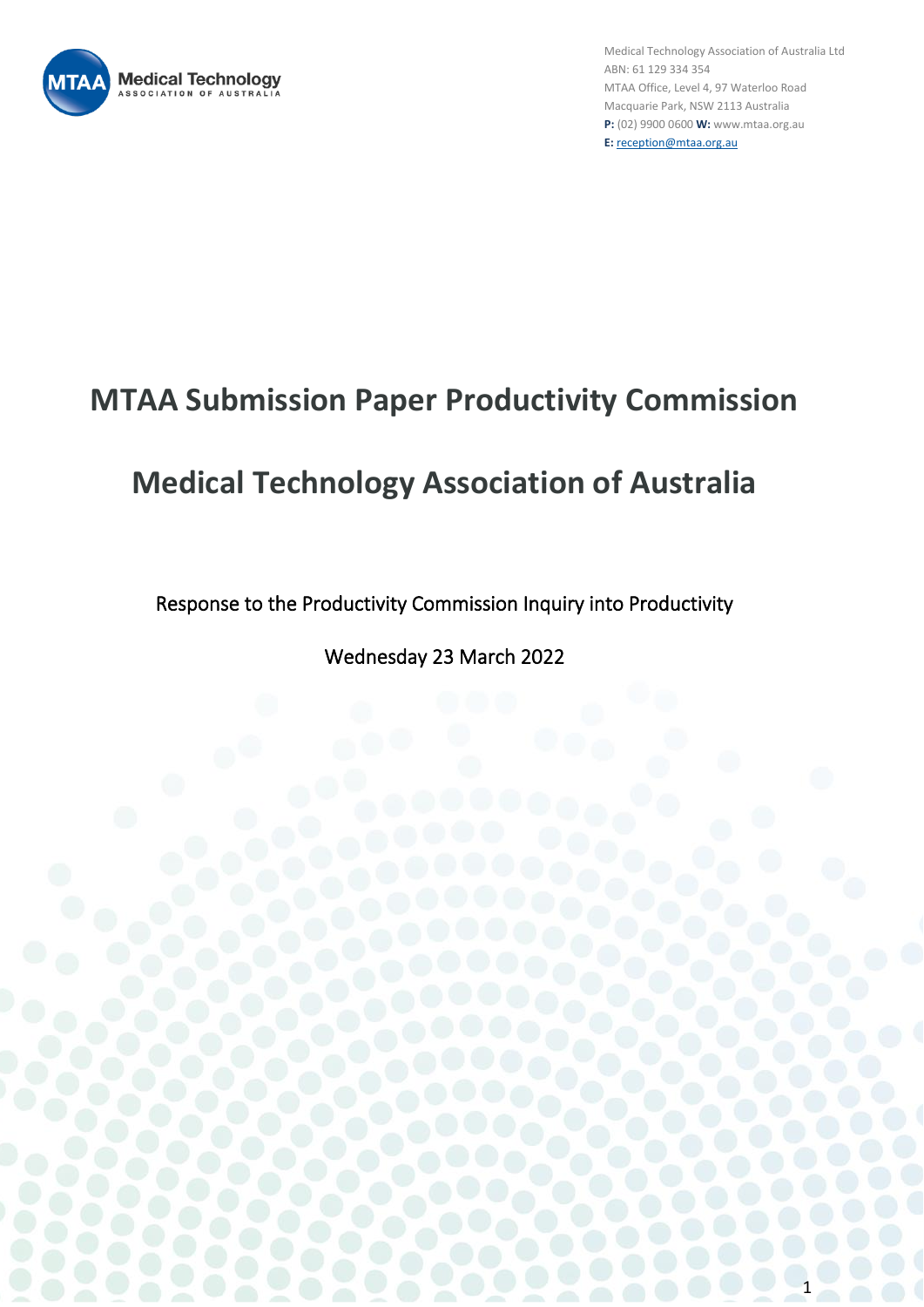**Medical Technology** SSOCIATION OF AUSTRAL

Medical Technology Association of Australia Ltd ABN: 61 129 334 354 MTAA Office, Level 4, 97 Waterloo Road Macquarie Park, NSW 2113 Australia **P:** (02) 9900 0600 **W:** www.mtaa.org.au **E:** [reception@mtaa.org.au](mailto:reception@mtaa.org.au)

## **1. Background and Problem/Opportunity Statement**

The Medical Technology Association of Australia's (MTAA) Connected Healthcare Advisory Group (CHAG) welcomes the Productivity Inquiry and the opportunity to provide a submission on behalf of the medical technology industry. The CHAG believe that advancing a comprehensive strategy in connected (digital) health is a significant step forward and merits a full-scale Productivity Commission Inquiry, however, this Inquiry can create the platform for the future through examining the opportunities that connected health provides.

In its 2017 Shifting the Dial productivity review<sup>1</sup>, the Productivity Commission identified policies to make for Healthier Australians as a top priority to improving the nation's productivity. Included in the report were some recommendations that specifically addressed digital health or highlight solutions for which digital health could play an integral part. These included:

- Pooled funding for improving population health, service quality and reducing hospitalisations
- More rapid and comprehensive reviews of MBS items
- Make the patient the centre of care
- Development of Patient Reported Experience and Outcome Measures (PREMs and PROMs) and integration into registries
- Improve health literacy including for self-management of chronic conditions
- Use My Health Record and other IT platforms to involve people in their health decisions
- Give greater weight to patient convenience, and develop and disseminate technologies that assist this
- Use data analysis to identify very high service users and the reasons for their high use and use this to customise care plans and early interventions to improve their health status and reduce their use of services
- Key health datasets are aggregated and available
- Establish the Office of the National Data Custodian
- Streamline approval for access to data including supporting analytics on improved targeting and system performance
- Improve uptake of medical health records by improving ease of use and potentially linking funding access to adoption in information systems
- Use My Health Record for information and providing clinically proven advice to patients, with the potential development of links with wearable technologies
- Australian Commission on Safety and Quality in Health Care to provide a clearing house for evaluation of regional innovations and diffusion of best practices
- Create 'Champions Program' where people with hands on experience of innovations assist others to adopt them
- Embrace technology to change the pharmacy model

 $1$  Productivity Commission, Shifting the Dial: 5-year productivity review Inquiry report. October 2017. https://www.pc.gov.au/inquiries/completed/productivity-review/report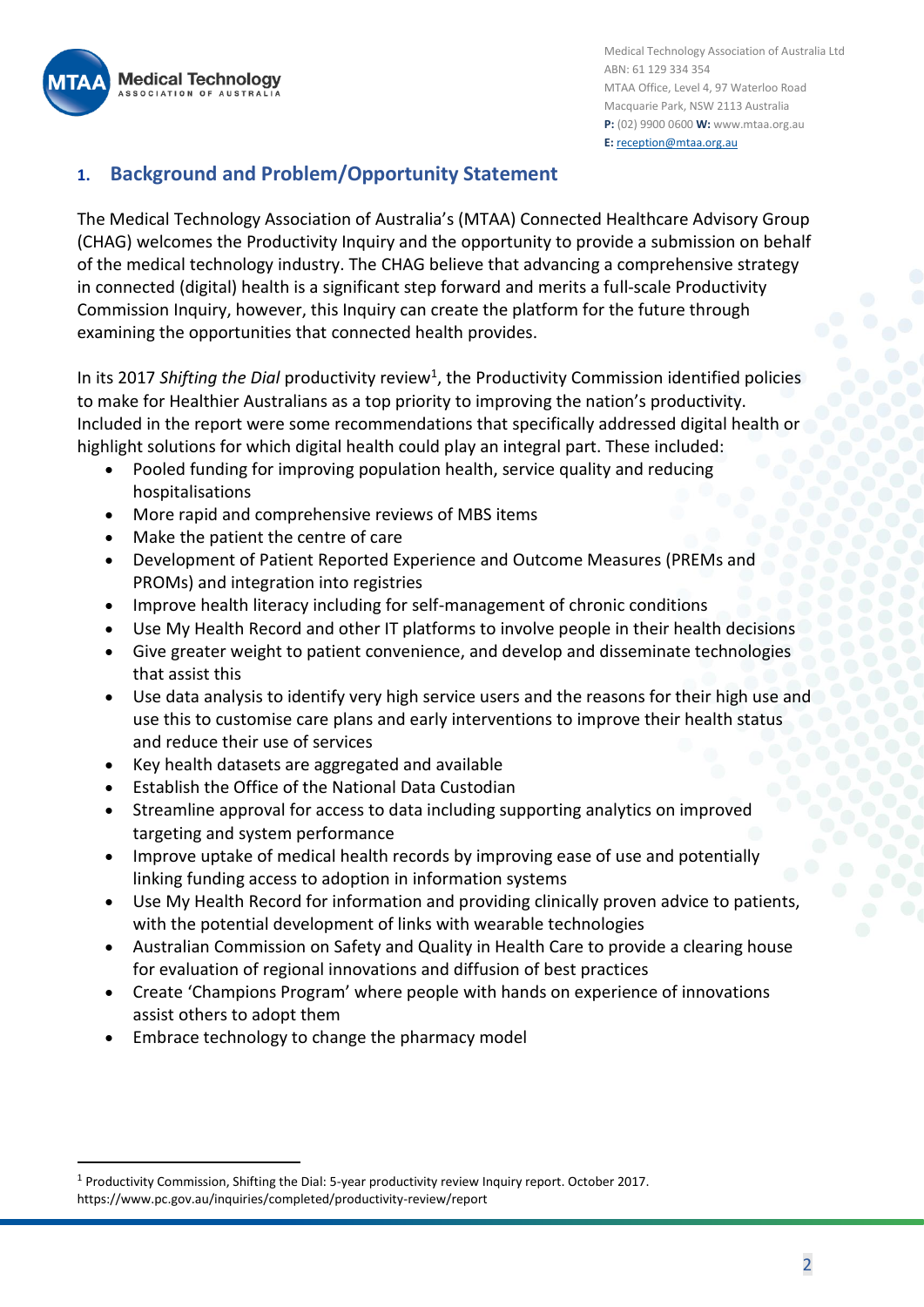

In its *Productivity Reform Case Study: Innovations in care for chronic health conditions<sup>2</sup> ,* the Productivity Commission also discussed innovative initiatives that prevent people's chronic health conditions from deteriorating or improve their management and in addition highlights concerns around funding barriers:

- Fee-for service funding for primary care does not encourage preventative and integrated care
- Hospital activity-based funding discourages local health network investment in prevention
- The split in funding and responsibilities between the Australian and State and Territory governments hampers prevention activities
- The Primary Healthcare Networks have insufficient funding to encourage preventative care and improve the quality of primary care
- Short-term grant and block funding complicate the provision of long-term, integrated care and make it difficult to obtain resources to scale up trials
- Regulation limits private health insurers' investment in prevention

The report references and makes recommendations including:

- Funding mechanisms stifle innovation
- Blended funding models will likely enable the best outcomes
- Grants and flexible funding are limited in what they can achieve
- Embracing new funding approaches
- Improving the flow of information across the health system
- Building and sustaining collaboration
- Empowering the health workforce to deliver better cares
- Supporting people to manage their health
- Implementing innovative interventions on a larger scale depends on effective diffusion mechanisms and funding reform

Despite the opportunities to incorporate connected health into reforms of this nature, use and integration of connected health in the formal health care system, not to mention the aged and disability care systems, lags well behind the integration of digital technology elsewhere in our daily lives and in other sectors such as the financial sector.

By connected health, the CHAG means the provision of person-centred care through virtual healthcare services and technology enabled programs delivered by organisations, medical and health professionals and providers focused on targeted healthcare programs, monitoring, prevention, and education for the individual and their healthcare professionals. Connected health is an important aspect of the healthcare system and can improve the accessibility to and delivery of healthcare to all Australians, whether it is being delivered in the hospital, in the home or in the community. Connected health can support those who are part of the aged care community, or living with chronic diseases, mental health, and disabilities.

<sup>&</sup>lt;sup>2</sup> Productivity Commission, Innovations in Care for Chronic Health Conditions Productivity Reform Case Study. March 2021. https://www.pc.gov.au/research/completed/chronic-care-innovations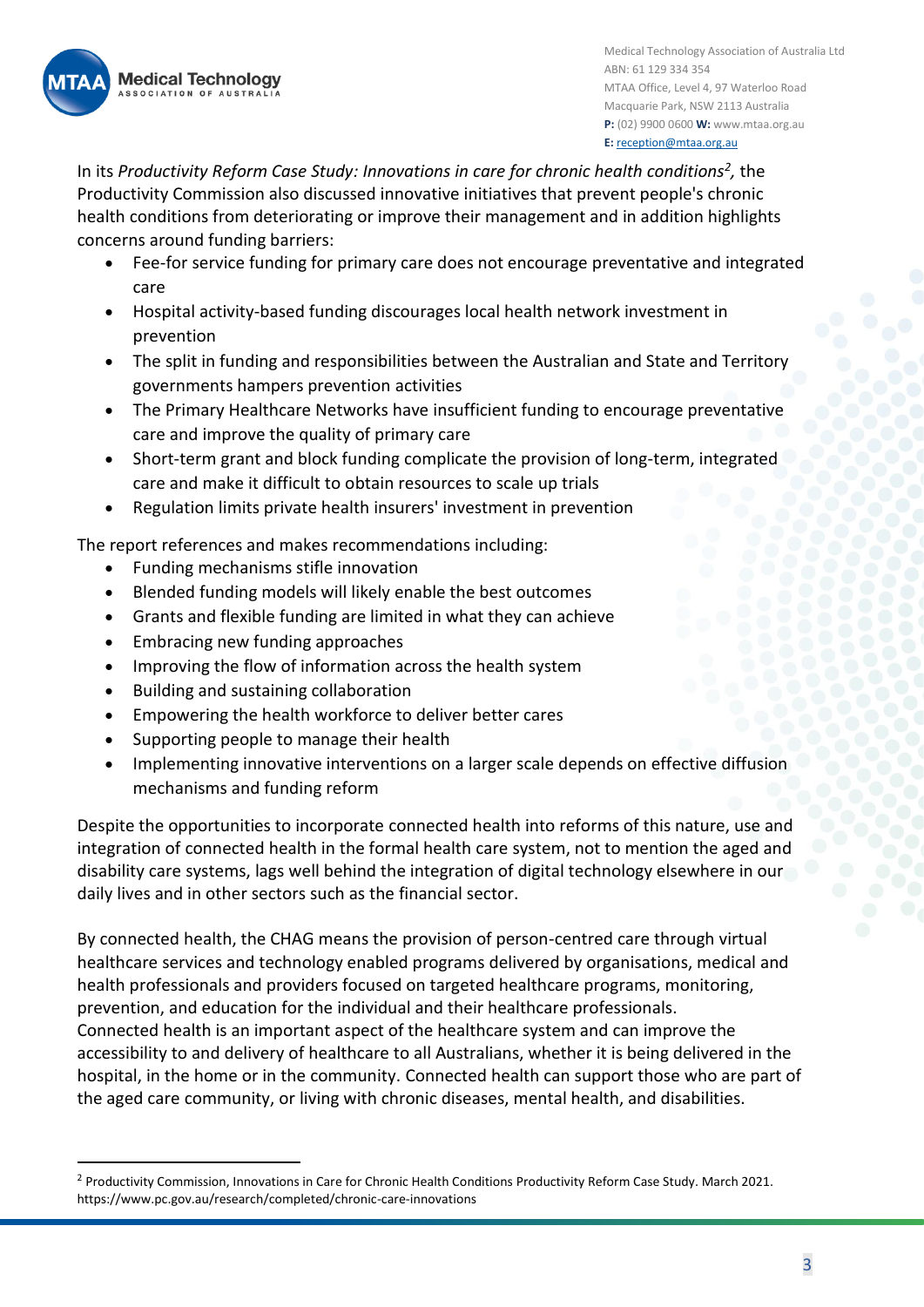

The importance of connected health and the vital role it can play was evident during the COVID-19 pandemic when General Practice (GP), mental health, specialist, and allied health consultations were delivered via telehealth, which ensured patients still received the care they required<sup>3</sup>.

The findings of the *Reimagining Healthcare Consumer Survey* conducted in 2021 published in Australia's Health Reimagined report<sup>4</sup> concluded the following with survey answers:

- 71% agreed that sharing their health information across all their healthcare providers would improve communication about the care they require
- 72% agreed that outcomes following a telehealth consultation would have been the same as a face-to-face consultation
- 65% participants were open to the use of technologies in the home to help identify and diagnose health conditions
- 83% were interested in having access to their personal health records.

The *Australia's Health Reimagined* report projected that by 2036 the requirement for new hospital beds would grow to 148,317 (demand and replacement of ageing hospital bed stock), this projection means that for the next 15 years, Australia needs 375 hospital beds built per month to meet the projected quota. However, if commitment is made to incorporating digital health into healthcare and firm investments are made, costs like this projection can be significantly decreased. Additionally, it is predicted that the health workforce will need to grow from 11% to 45% of the total Australian workforce due to the predicted increase of the Australian population to 35.9 million by 2050 and the increase of the ageing population predicted to reach 22% of the total population; that coupled with the expectation that the overall workforce rate is expected to decrease 2%, and the estimation that by 2050, the health workforce must become four times more productive to meet the forecasted demands<sup>5</sup>. Again, digital health care can make the health care workforce far more efficient, enable patient or vulnerable individual self-care and limit high-resource episodes.

### **2. CHAG's request of the Productivity Inquiry**

While the Productivity Inquiry understandably has a broad brief, CHAG recommends that on the back of the Shifting the Dial review, the Inquiry places a strong emphasis on productivity improvements through healthcare and in particular the paradigm changes in patient care offered by connected health.

CHAG believes this topic is so significant that it merits its own inquiry and is calling for this from whichever side of politics forms government following the election. Nonetheless, this Inquiry offers the opportunity to make a significant start on this issue by investigating the productivity impact opportunities of embracing connected health more broadly.

<https://www.pwc.com.au/digitalpulse/healthcare-telehealth-coronavirus.html>

<sup>3</sup> PWC, Reimagining healthcare: telemedicine initiatives for COVID-19. April 2020.

<sup>4</sup> Deloitte, Australia's Health Reimagined: The journey to a connected and confident consumer. March 2022. <https://www2.deloitte.com/au/en/pages/life-sciences-and-healthcare/articles/australias-health-reimagined.html>

<sup>5</sup> Deloitte, Australia's Health Reimagined: The journey to a connected and confident consumer. March 2022. <https://www2.deloitte.com/au/en/pages/life-sciences-and-healthcare/articles/australias-health-reimagined.html>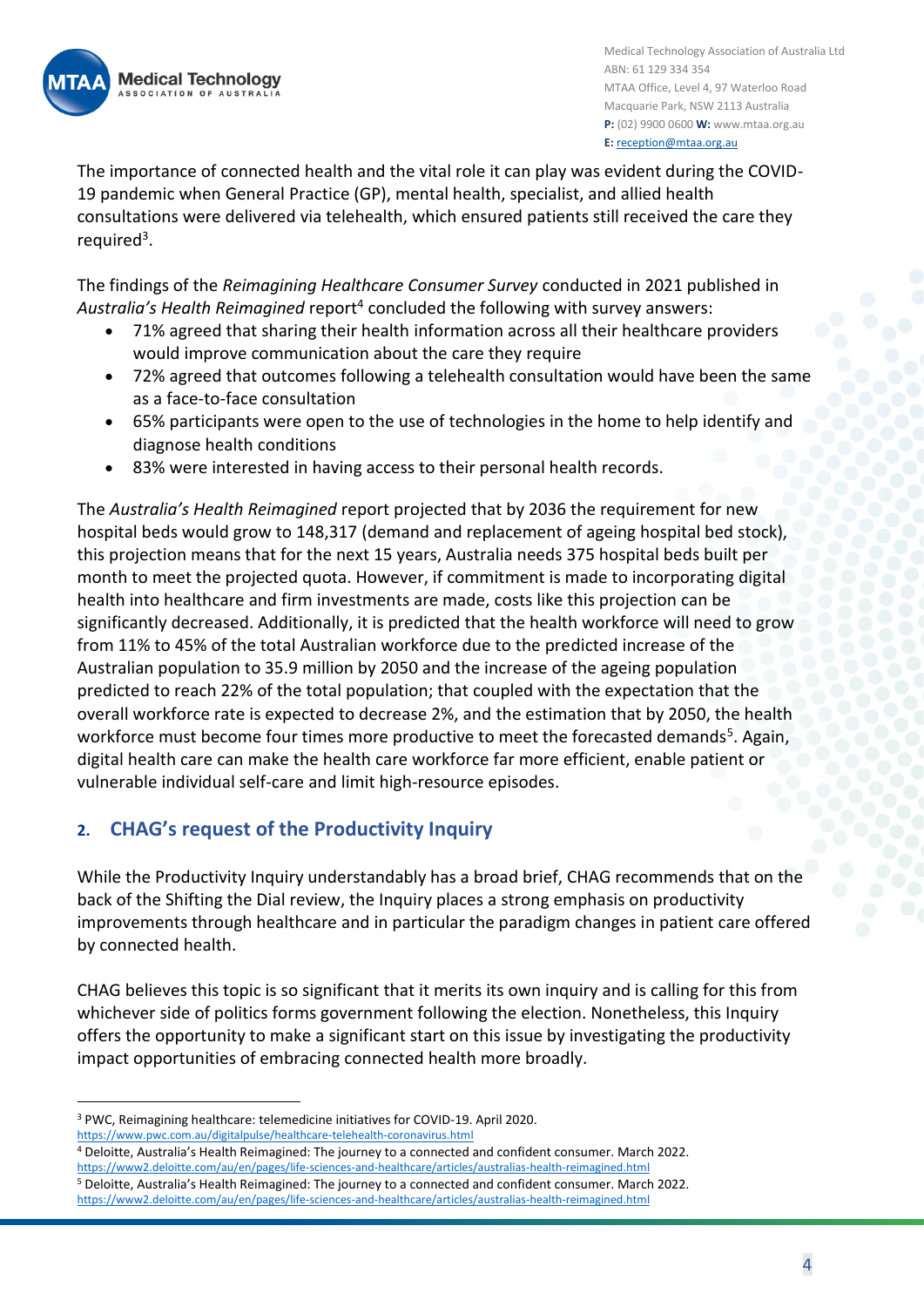

The opportunities to implement connected health are significant and being advanced quickly in other countries around the world. It is important that our federated structure and fragmented system do not stop Australia from making the changes and reaping productivity rewards and, more importantly, improved outcomes for patients.

Conversely, a technologically lagging health system that is inflexible and unresponsive will cost Australian and Australians dearly. This is more so because integration of connected technology is not just pertinent for current patients but for those who are highly vulnerable to health issues or already face significant disability that society must support, particularly the aged and those living with a disability. Many of the connected solutions between health care, aged care and disability care are similar or the same. They allow coordinated, person-centred care in the community not in expensive institutions.

## **3. Proposals for Consideration**

The CHAG has consulted its membership on some of the key opportunities to implement connected health solutions more effectively through our health and aged care systems. Below are some proposals that CHAG recommends the Inquiry actively consider as part of its report:

**1.** Community funding scheme for connected devices

There is currently no pathway to obtain reimbursement for a connected health application for use in the community. This creates a major financial barrier to their uptake. The Medicare Benefits Schedule (MBS) only covers services provided directly by health care professionals not diagnostic or therapeutic devices that an individual would use at home to manage their health in conjunction with a health care professional. Likewise, private health insurance rarely covers these, and state hospital systems invest in these on an ad hoc basis only, if at all. This gap will only become more glaring as connected health innovation, including what can be used on a smart phone, takes off at a rapid pace. Germany's Digital Healthcare Act and 'DiGA' pathway provides a strong example to follow.

Germany's 2019 *Digital Healthcare Act* entitles all individuals to be covered by statutory health insurance for reimbursement of certain digital health applications<sup>6</sup>.

The applications must meet the following criteria:

- They are lower-risk medical devices
- Their main function is essentially based on digital technologies
- They are intended to support the monitoring, detection, relief or treatment of illnesses or the compensation, detection, relief or treatment of injuries or disabilities in the case of injured persons or in care provided by service providers

<sup>6</sup> Germany's digital health reforms in the COVID-19 era: lessons and opportunities for other countries. December 2020. [https://www.researchgate.net/publication/342845421\\_Germany's\\_digital\\_health\\_reforms\\_in\\_the\\_COVID-](https://www.researchgate.net/publication/342845421_Germany)19 era lessons and opportunities for other countries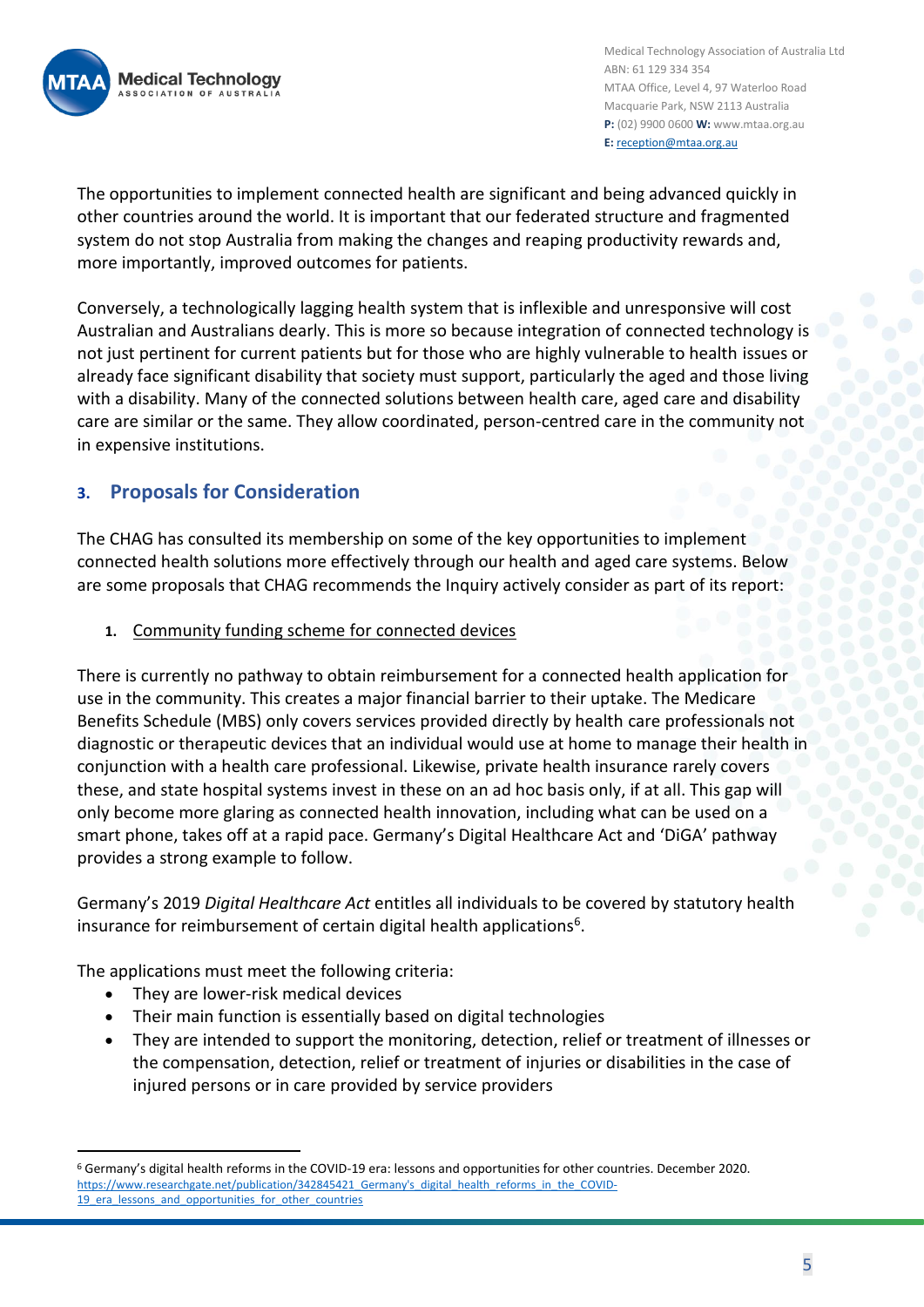

- They have been included in a newly established official register for digital health applications maintained by the German Federal Institute for Drugs and Medical Devices (takes approximately 3 months), and
- They are used either with the approval of the health insurer or with the prescription of the treating physician or psychotherapist.

Germany's Digital Health App and Fast Track Process operates under the Act for the purpose of fast approval, testing, and reimbursement of digital health applications (only medical applications classified as a class I and IIa can go through the fast-track application). Following a successful three-month assessment, which includes providing proof that the application complies with the privacy requirements and interoperability standards, and there is enough evidence that demonstrates the application will have a positive healthcare effect, the application can then be listed in the Digital Health Applications Directory for reimbursable digital health applications<sup>7</sup>. Currently, 31 health applications are being funded under the Digital Healthcare Act. The applications fall under multiple categories like heart & circulation, cancer, and muscles, bones & joints<sup>8</sup>.

#### **2.** Updated MBS connected health item numbers

Effective use of connected health requires involvement and support from health care professionals and the MBS needs to be reviewed to reflect this. This includes further reviews of MBS codes covering telehealth to ensure they are fit-for-purpose in the connected environment, enabling a range of assessments and interventions when face-to-face consultations are not possible or desirable. MBS codes also need to ensure that clinicians and their staff are funded to review data from their patients that comes through remote monitoring capabilities. Finally, patients need to be educated in the appropriate use of connected health devices by skilled instructors and it is important that the clinic is funded to provide this, where necessary.

As an example of where MBS codes are not up to date, MBS codes focused on primary practice usually require a health professional to either see the patient face to face or conduct a phone or video telehealth consultation with them. They contain little provision for the type of monitoring that does not result in a conversation of some kind with the patient and nurses who are not nurse practitioners or midwives are excluded from providing any services remotely except in a support role.

<sup>7</sup> SIDLEY, Global Lifesciences Update: Germany's "DiGA" Digital Health Fats Track Process is Modelling a new way to Regulate Market Access and Reimbursement. December 2021.

[https://www.sidley.com/en/insights/newsupdates/2021/12/germanys-diga-digital-health-fast-track-process-is-modeling-a-new-way-to-regulate](https://www.sidley.com/en/insights/newsupdates/2021/12/germanys-diga-digital-health-fast-track-process-is-modeling-a-new-way-to-regulate-market-access)[market-access](https://www.sidley.com/en/insights/newsupdates/2021/12/germanys-diga-digital-health-fast-track-process-is-modeling-a-new-way-to-regulate-market-access)

<sup>8</sup> Federal Institute for Pharmaceuticals and Medical Products, DiGA Directory, n.d. <https://diga.bfarm.de/de>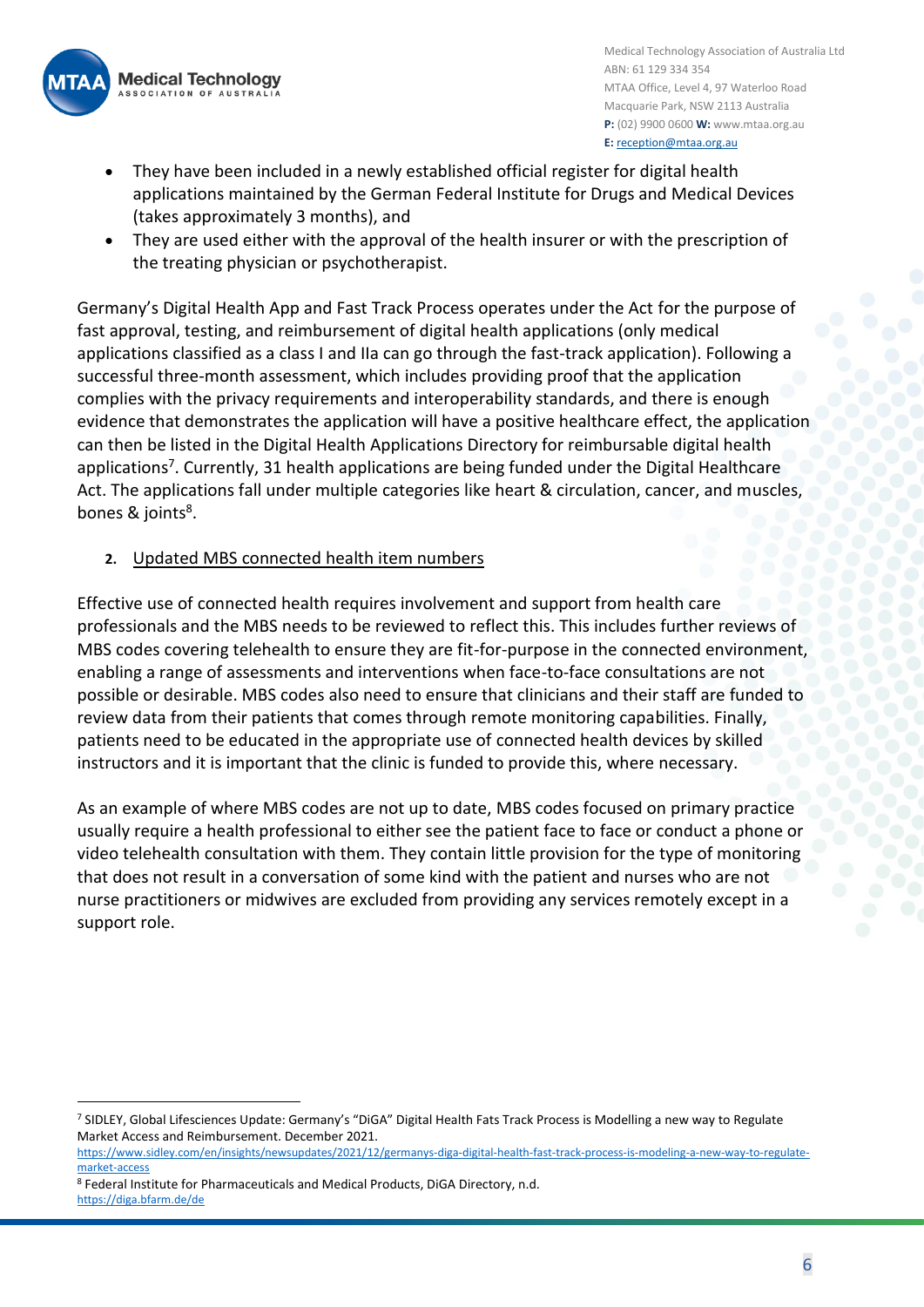

Some key areas where new MBS codes or alternative funding are:

- Nurses or other delegated professionals to provide remote care services in the community under the supervision of a medical practitioner e.g., supervision of home dialysis, chronic disease care, diabetes monitoring etc. This relieves pressure on doctors)
- Remote patient monitoring services like the US Medicare CPT codes to fund use of these services in the community. US Medicare CPT codes cover remote monitoring of a much wider group of patients including:
	- Remote monitoring of physiologic parameter(s) (e.g., weight, blood pressure, pulse oximetry, respiratory flow rate).
	- Remote physiologic monitoring treatment management services.
- MBS funding like those for remote monitoring of cardiac devices should be expanded to other implantable and constant use devices that can be remotely monitored e.g., neurological devices, diabetes care, renal dialysis etc.
- **3.** Integrating connected health solutions in Aged Care

The *Aged Care Royal Commission* recommendation that 'innovation, continuous improvement and contemporary best practice in aged care are to be promoted' (Recommendation 3: Key Principles)<sup>9</sup> is applicable to the use of connected health tools solutions to become part of how healthcare is delivered to Australia's ageing population. However, the recommendations that came out of the Royal Commission need to be applied to all of Australia's ageing population, this includes seniors that are receiving care in a home-based setting. Connected health solutions can include the following:

- Telehealth programs to support people in their own home with afterhours care or access to GPs
- Supporting the use of My Health Record and Electronic National Residential Medication Charts (eNRMC) in Home Care since most aged care support clients live in their own home not in residential facilities
- Integration between My Health Record and the Aged Care Record in My Aged Care to allow visibility by healthcare professionals to the spectrum of support provided to those in aged care programs.
- **4.** Review approaches to HTA for connected health interventions

The upcoming HTA Review being run by the Department of Health should incorporate a specific emphasis on the right approach to assessing and funding connected health devices. The nature of connected innovation means that traditional approaches will often not be appropriate. Connected technology is highly user- and support-dependent and innovation cycles are quick. This means that data gathering prior to launch is likely to be more difficult while data gathering post-launch will be significantly enabled in most cases. It is important that committees like the

<sup>9</sup> Royal Commission into Aged Care Quality and Safety, Final Report: Care, Dignity and Respect. Volume 1 Summary and Recommendations. March 2021.

<https://agedcare.royalcommission.gov.au/publications/final-report>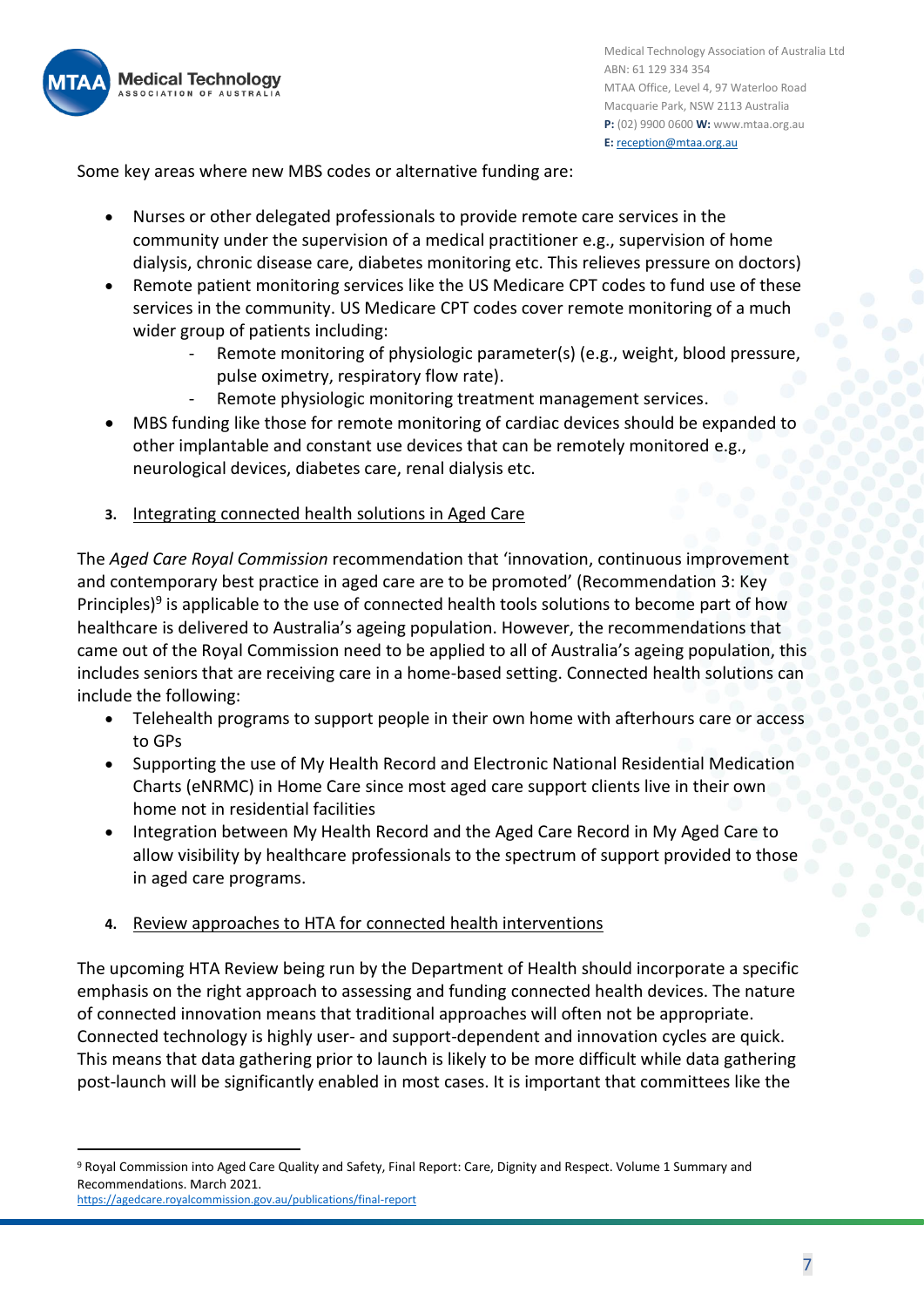

Medical Services Advisory Committee carefully consider these issues and ensure assessment is not an inappropriate barrier to new technology being utilised.

#### **5.** Additional connected health funding under the National Health Reform Agreements

The Commonwealth and states and territories should agree to specifically inject funding for connected health investments through states and territories under specific terms and conditions. This would need to extend beyond the concept of pilots to broad based investments within certain guardrails. This funding could be provided to Primary Healthcare Networks as well, potentially in partnership with states and territories.

#### **6.** Policy change to improve Australia's economic performance

Prioritise policy changes to improve Australia's economic performance and the health and wellbeing of Australians through access to new medical technologies and connected health solutions which support a connected healthcare system and support the development and commercialisation of related products and services, with areas including:

- Accelerating Adoption: necessary policy reform to drive connected systems that enable end to end patient engagement in a virtual setting, this should be an online/offline view of the pathway.
- Improved patient outcomes: establishment of an Ethical Standards Advisory Board (Connected Health) with direct scope of digitised health services. This advisory board would provide national and state guidance on ethics (AI Bias; inequality of access; standards lift across the ecosystem etc).
- Ecosystem risk: a national framework that addresses the core ecosystem for connected health across privacy & security and should provide the minimum standards for connected health services in Australia and acknowledge the risk that we extend to end point systems (i.e., in the home).